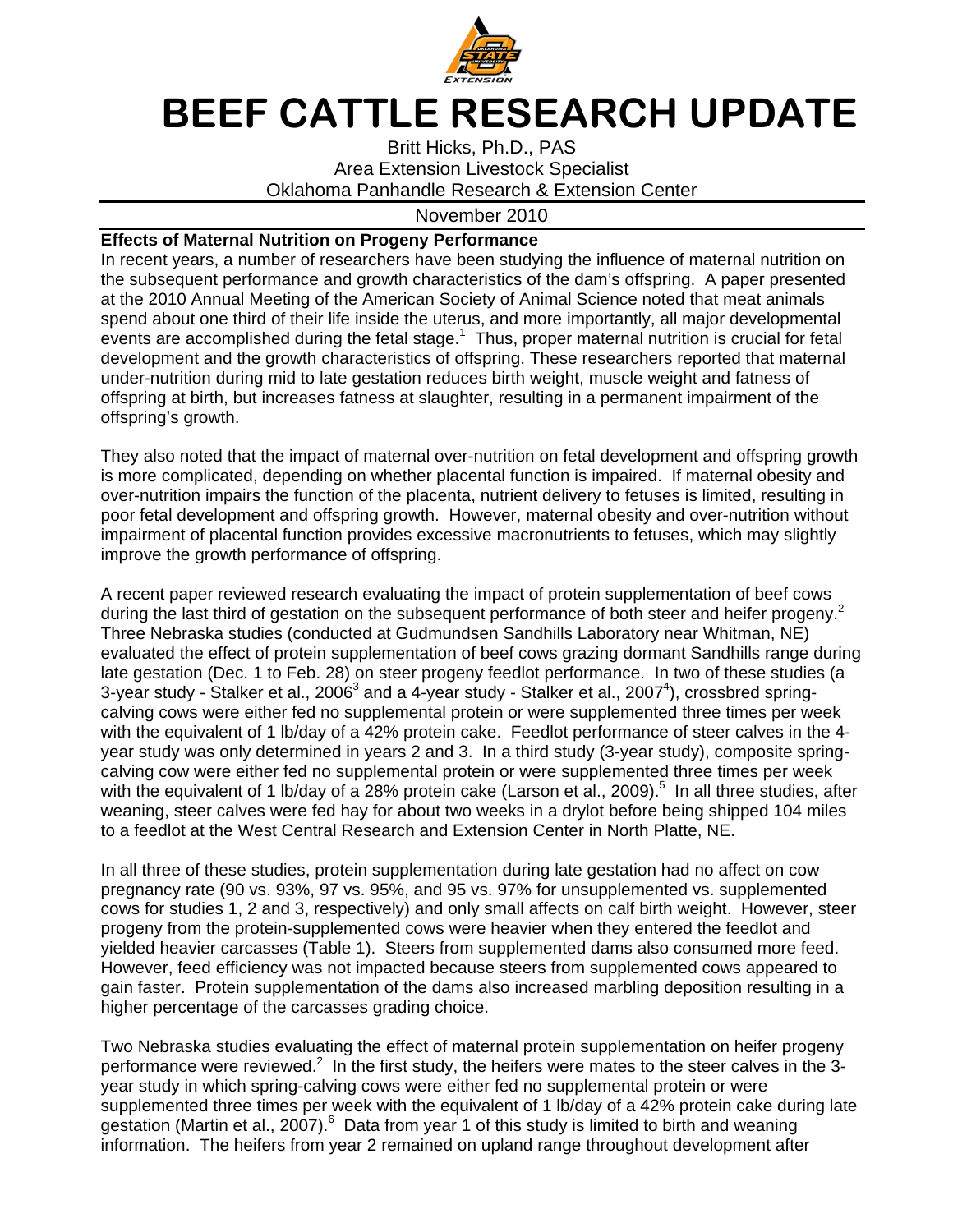weaning and were then exposed to bulls for 45 days. The heifers from year 3 remained on range for 109 days, were then fed for 98 days, and then exposed to bulls for 45 days.

The heifers in the second study were mates to the steer calves in the 3-year study in which composite spring-calving cows were either fed no supplemental protein or were supplemented three times per week with the equivalent of 1 lb/day of a 28% protein cake during late gestation (Funston et al., 2010b).<sup>7</sup> The heifers grazed dormant pasture for 114 days post-weaning and were individually fed for 87 days before natural service breeding (45-day breeding season).

In these two heifer studies, protein supplementation of the dams during late gestation increased weaning weights without a change in birth weight, and this change persisted through pregnancy diagnosis. In the first study, age at puberty was not affected by protein supplementation of the dams. However, the percentage of heifers that calved in the initial 21 days of the calving season and the overall pregnancy rate was greater for heifers born to supplemented cows compared too heifers from unsupplemented cows (77 vs. 44% and 93 vs. 80%, respectively). In the second study, heifers from protein-supplemented cows reached puberty 14 days sooner than heifers from unsupplemented cows. These heifers tended to have an overall greater pregnancy rate (90 vs.  $80\%$ , P = 0.13).

|                            | <b>Dietary Treatment</b> |         |                      |                   |                     |                  |  |  |  |
|----------------------------|--------------------------|---------|----------------------|-------------------|---------------------|------------------|--|--|--|
|                            | Stalker et al., 2006     |         | Stalker et al., 2007 |                   | Larson et al., 2007 |                  |  |  |  |
| Item                       | No Supp.                 | Supp.   | No Supp.             | Supp.             | No Supp.            | Supp.            |  |  |  |
| Adj. 205-day               |                          |         |                      |                   | 494                 | 505              |  |  |  |
| weaning wt, lb.            |                          |         |                      |                   |                     |                  |  |  |  |
| <b>Feedlot Performance</b> |                          |         |                      |                   |                     |                  |  |  |  |
| Initial wt., Ib            | $462^a$                  | $475^b$ | $462^a$              | 488 <sup>b</sup>  | 508 <sup>x</sup>    | 522 <sup>y</sup> |  |  |  |
| DMI, lb                    | 18.7                     | 18.8    | 24.6 <sup>a</sup>    | 26.6 <sup>b</sup> | $19.8^x$            | $20.3^{y}$       |  |  |  |
| ADG, Ib                    | 3.45                     | 3.44    | 3.52                 | 3.70              | $3.66^x$            | $3.75^{y}$       |  |  |  |
| Feed:Gain                  | 5.41                     | 5.46    | 6.97                 | 7.19              | 5.37                | 5.38             |  |  |  |
| Carcass wt., lb            | 800                      | 814     | $764^a$              | 805 <sup>b</sup>  | 804 <sup>a</sup>    | 822 <sup>b</sup> |  |  |  |
| Marbling <sup>1</sup>      | 467                      | 479     | 449                  | 461               | $445^a$             | 492 <sup>b</sup> |  |  |  |
| % Choice                   | 85                       | 96      |                      |                   | 71 <sup>a</sup>     | 85 <sup>b</sup>  |  |  |  |

Table 1. Effect of maternal protein supplementation on steer progeny performance.

a,b Means within a study differ with different superscripts ( $P \le 0.05$ ).

 $x, y$  Means within a study differ with different superscripts (P  $\leq$  0.10).

Adapted from Stalker et al., 2006; Stalker et al., 2007; Larson et al., 2007; and Funston et al., 2010a.

Table 2. Effect of maternal protein supplementation on heifer progeny performance.

|                              | <b>Dietary Treatment</b> |                  |                       |                  |  |  |
|------------------------------|--------------------------|------------------|-----------------------|------------------|--|--|
|                              | Martin et al., 2007      |                  | Funston et al., 2010b |                  |  |  |
| Item                         | No Supp.                 | Supp.            | No Supp.              | Supp.            |  |  |
| Adj. 205-day weaning wt, lb. | 481 <sup>a</sup>         | 498 <sup>b</sup> | 470 <sup>x</sup>      | 478 <sup>y</sup> |  |  |
| Pre-breeding wt., lb         | $587$ <sup>a</sup>       | 609 <sup>b</sup> | 698                   | 711              |  |  |
| Pregnancy diagnosis wt., lb  | 851 <sup>a</sup>         | 882 <sup>b</sup> | 803                   | 810              |  |  |
| Age at puberty, days         | 334                      | 339              | $366^x$               | 352 <sup>y</sup> |  |  |
| Calved in $1st 21$ days, %   | 49 <sup>a</sup>          | 77 <sup>b</sup>  | 85                    | 77               |  |  |
| Pregnant, %                  | 80 <sup>a</sup>          | 93 <sup>b</sup>  | 80 <sup>x</sup>       | 90 <sup>9</sup>  |  |  |

 $a,b$  Means within a study differ with different superscripts (P  $\leq$  0.05).

 $x,y$  Means within a study differ with different superscripts (P  $\leq$  0.15).

Adapted from Martin et al., 2007; Funston et al, 2010a; and Funston et al., 2010b.

 $1400 = S$ mall<sup>0</sup>.